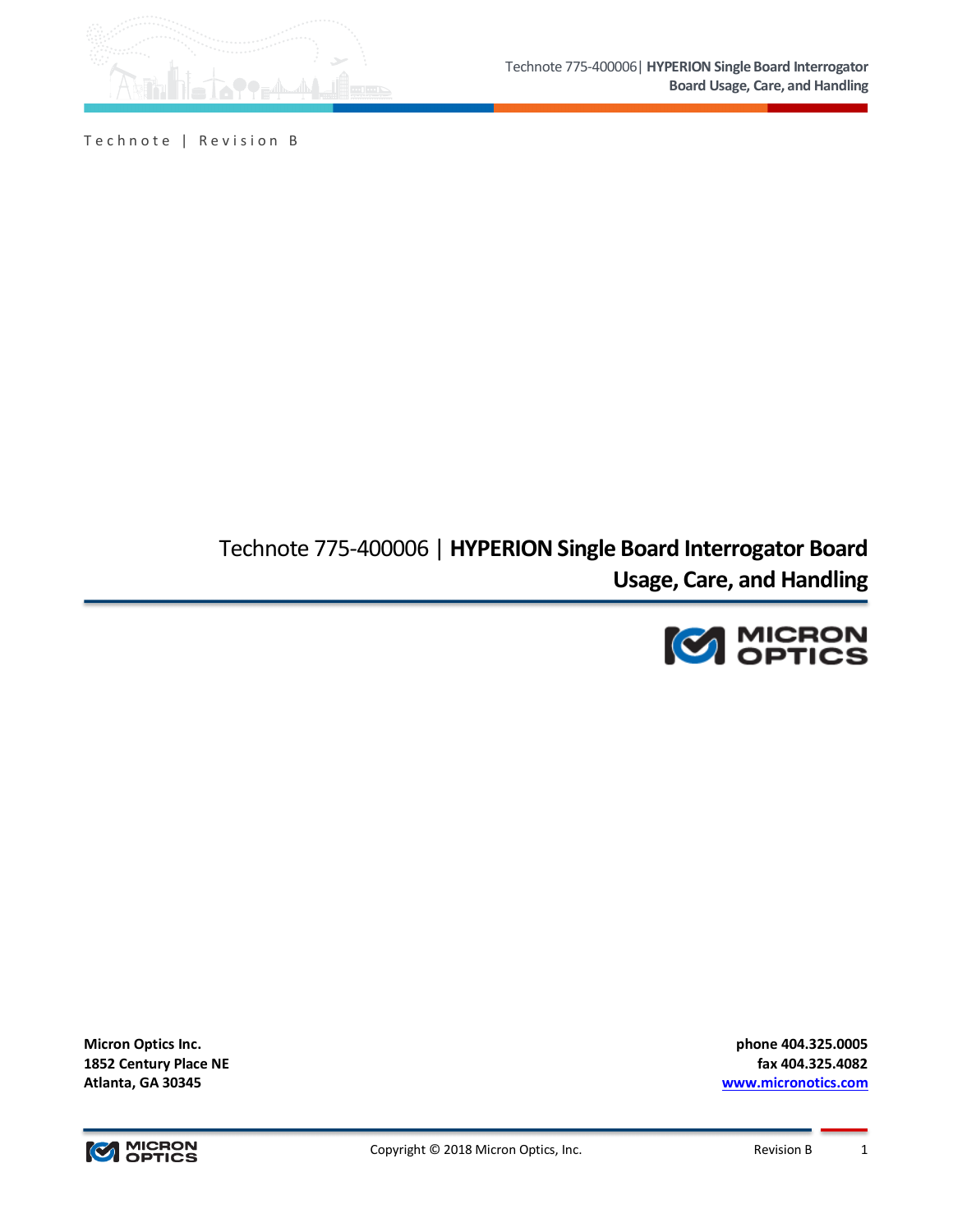

# **TABLE OF CONTENTS**

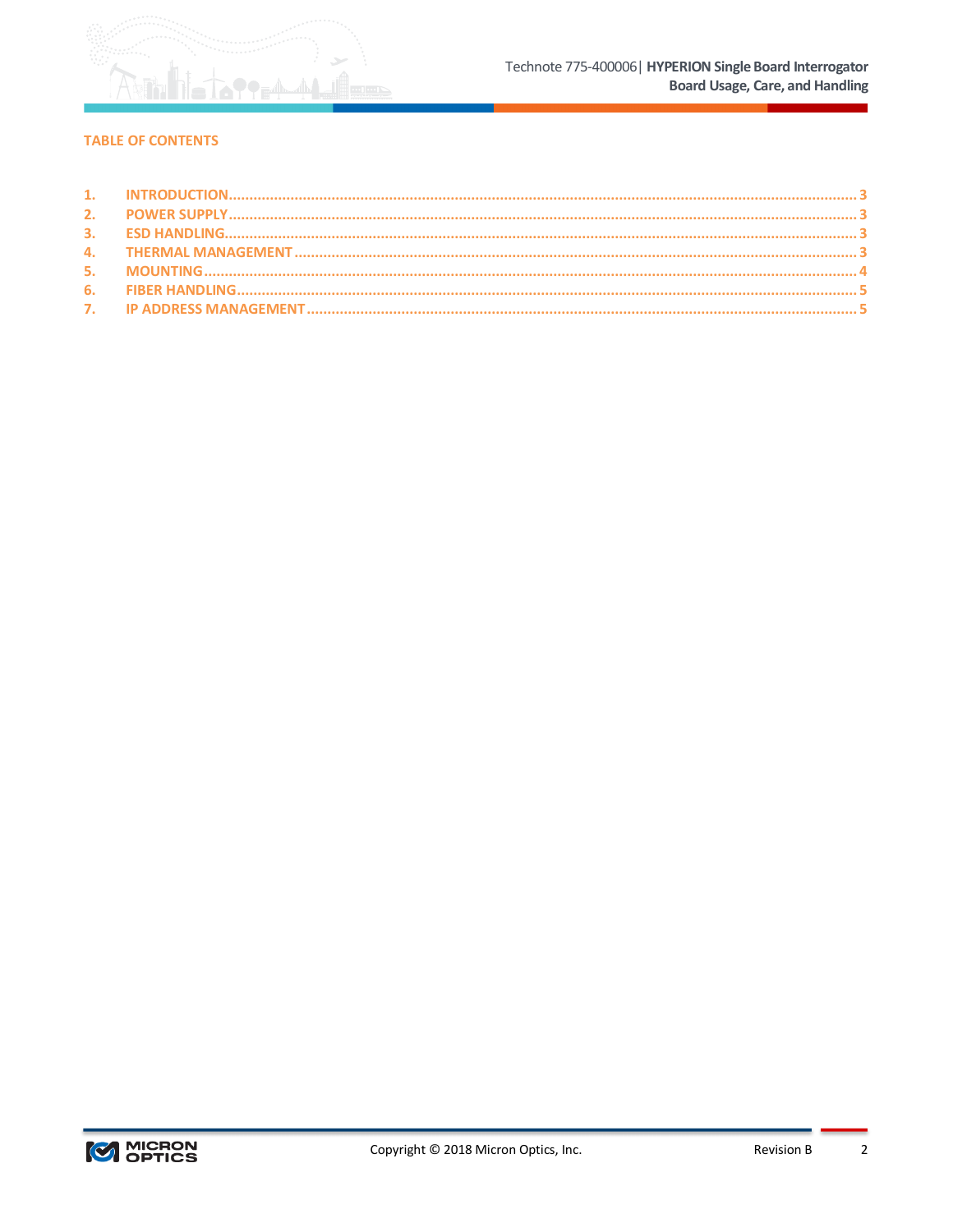## **1. INTRODUCTION**

This Single Board Interrogator offering is based on the Micron Optics HYPERION platform of optical interrogators. With the Single Board Interrogator form factor, customers are free to integrate the HYPERION optical interrogation engine with more flexibility than the standard offering may provide with the added benefit of reduced cost.

All of the features and tools available for the off-the-shelf version of the HYPERION platform will be available for Single Board Interrogator offerings as well. Please see the description of the datasheet for the specific configuration for limitations and performance specifications.

With this Single Board Interrogator product, certain steps must be taken for the correct care and handling of exposed components. In addition, specific information such as temperature monitoring, mounting guidelines, and communication interface considerations must be taken into account.

### **2. POWER SUPPLY**

The Single Board Interrogator HYPERION offering is powered identically to the off the shelf versions of the HYPERION instruments.

For Single Board Interrogator installations, end users need only supply a 9 – 36 V, 40 W capable power source to the power connector on the peripheral side of the instrument. The connector polarity is described below.



A compatible terminal block which can interface with the HYPERION power supply input connector is the Weidmuller 4 position terminal block (part number 1803060000).

If needed, AC to DC, regulated power supplies can be directly purchased from Micron Optics.

## **3. ESD HANDLING**

This Single Board Interrogator offering in the HYPERION platform provides a cost and component reduced product that is intended to be integrated into a larger system as a component subsystem. In doing so, the customer is responsible for proper installation and protection of the unit during integration in manufacturing and during the useful lifetime by the end user.

**CAUTION:** This Single Board Interrogator instrument contains ESD sensitive components that are easily accessible. Care must be taken to follow proper ESD procedures when handling unit.

**CAUTION:** This Single Board Interrogator instrument is packaged within an ESD safe bag and temporary aluminum covers secured by just a few screws. The additional packaging materials (foam, cardboard, etc.) are NOT ESD safe and can produce an ESD event. Follow proper ESD handling procedures when transferring unit from packaging into an ESD safe area.

### **4. THERMAL MANAGEMENT**

The Single Board Interrogator unit is manufactured and tested upon an uncoated aluminum plate. This plate acts as both a heatsink for heat producing components of the instrument and mounting block for the end user. The HYPERION platform has

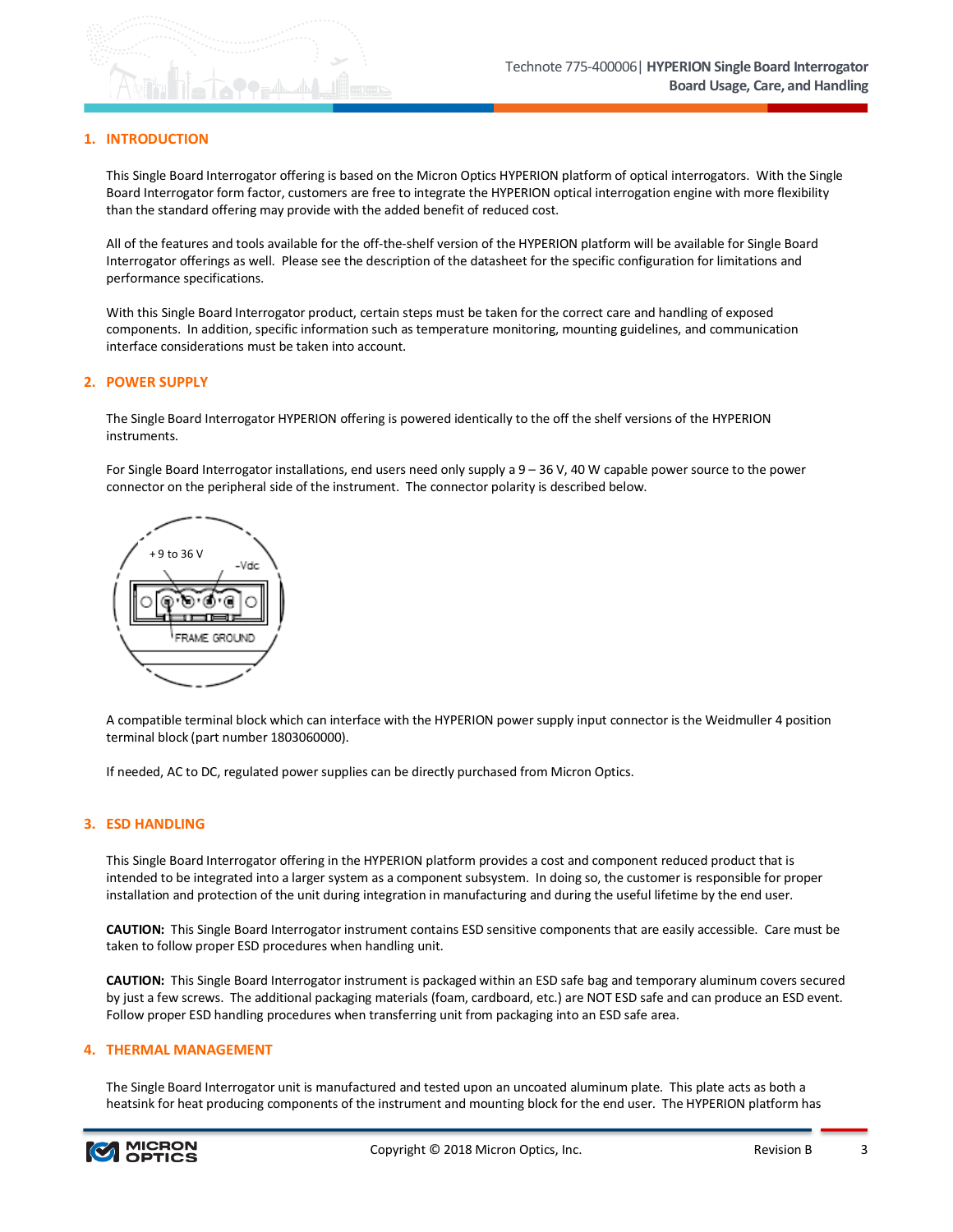been rated and tested for ambient operating temperature ranges of -20 to 60 °C using a finned heatsink and convective airflow. The performance of this Single Board Interrogator instrument is capable of meeting and exceeding this performance temperature range depending on the thermal management method utilized by the end customer.

In order to maximize the operating temperature range of the unit, the mounting block must be affixed to an adequate thermal sink. This interface between the mounting block and the thermal sink must be designed in a way to provide good conduction of heat.

**CAUTION:** The mounting block of the instrument must be adequately mounted to a heatsink that provides good conduction of heat. The temperature of the unit can and SHOULD be monitored to avoid permanent damage to subcomponents and system.

In order to monitor the temperature of the instrument, a command is available to query the board temperature of the unit. The end user must use this information to monitor and verify that the internal temperature does not exceed 70° C.

**CAUTION:** The internal temperature as provided by the API **should NOT exceed 70**° **C**. Internal temperatures above this value will cause irreversible damage to the instrument.

The command is as follows:

#### **#GetBoardTemperature**

| Description: |                                                       |
|--------------|-------------------------------------------------------|
|              | Returns the temperature of the instrument on the PCB. |
| Syntax:      |                                                       |
|              | Command: #GetBoardTemperature                         |
|              | Arguments: N/A                                        |
| Example:     |                                                       |
|              | Command: # GetBoardTemperature                        |
|              | Arguments: N/A                                        |
| Message:     |                                                       |
|              | The Board temperature is 44.72 C.                     |
| Content:     |                                                       |
|              | Length: 8 bytes (double)                              |
|              | Content: 0x 00 00 00 00 00 00 92 70 64                |

This command is a part of the already rich API provided by Micron Optics for the Hyperion platform.

## **5. MOUNTING**

The mounting plate/heat sink on the Single Board Interrogator instrument provides 9 M6 tapped mounting holes for use by the customer.

**CAUTION:** The customer must utilize all 9 mounting points on the heatsink to ensure stable mounting and proper thermal management.

**CAUTION:** A thermal grease or thermal pad should be used between the mounting block of the instrument and the thermal sink of the final system.

A more detailed CAD drawing can be found on the product page at www.micronoptics.com.

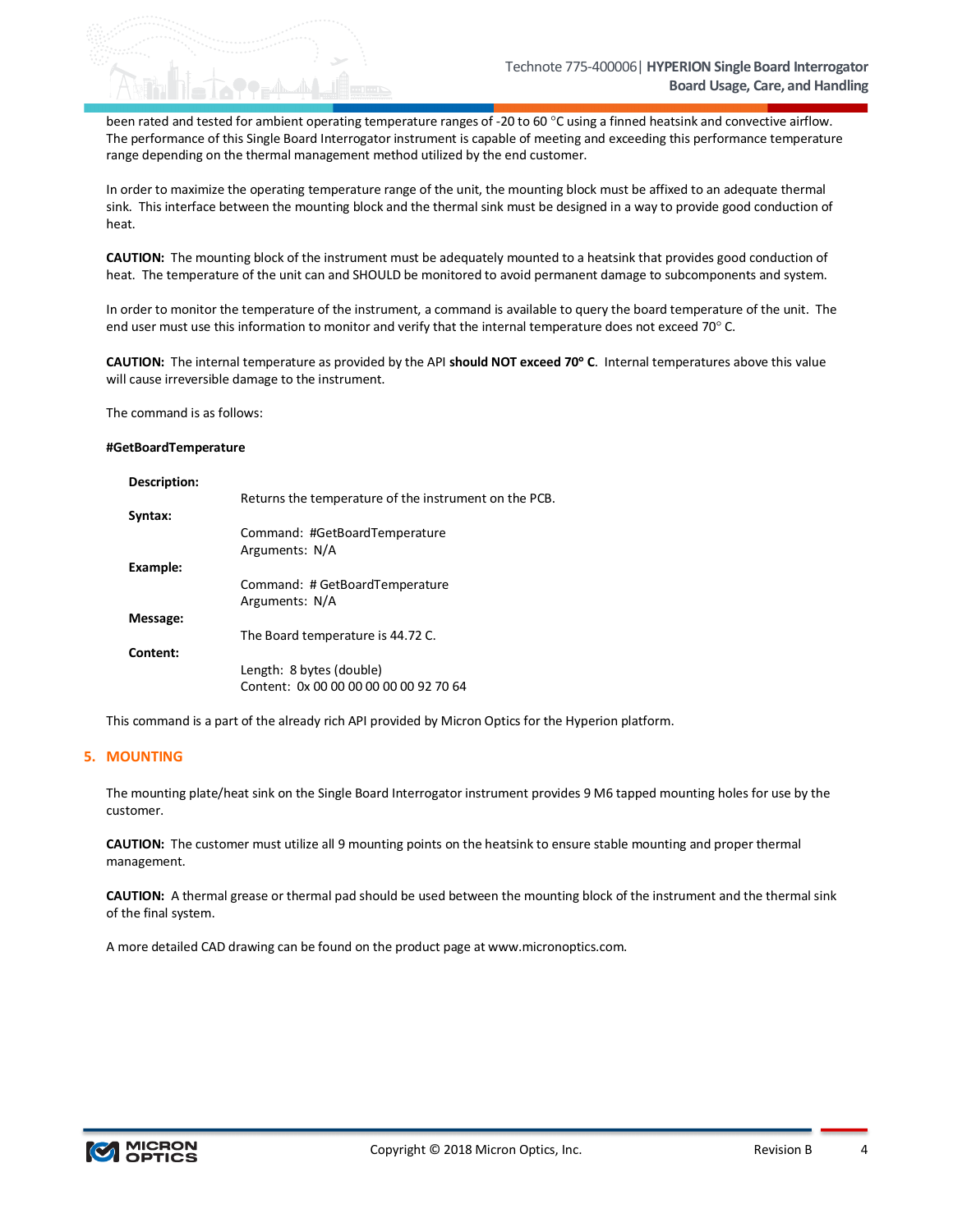



# **Figure 1. Dimensions (mm) and locations of tapped M6 holes for mounting purposes. Drawing available at www.micronoptics.com.**

## **6. FIBER HANDLING**

Usage of this Single Board Interrogator offering requires the handling of fragile fiber optic cabling and connectors.

**CAUTION:** Fiber optic cabling and connectors are exposed in this form factor. Care must be taken in handling the instrument and routing fiber connections. Failure to adhere to careful handling could result in severe and permanent damage to optical components.

The customer is free to optically connect to the HYPERION interrogator as needed.

**CAUTION:** It is strongly encouraged to utilize the included quad fiber adapters and mounting plate. The fiber of the pigtailed LC/APC connectors should not extend passed the edge of the heatsink.

## **7. IP ADDRESS MANAGEMENT**

The protocol used by the HYPERION platform is TCP/IP. The platform supports both static and dynamic IP address allocation. As shipped, each Hyperion instrument ships on a default IP address of 10.0.0.55 with a netmask of 255.255.0.0.

In off the shelf versions of this platform, an LCD screen displays this and other information in conjunction with the pushbutton on the peripheral side of the instrument. Should the customer have a need to reset the IP address, the following procedures can be used to reset and change to a desired IP address.

- 1. Disconnect Ethernet cable from the HYPERION
- 2. Setup a network (network #1) that supports the IP address 10.0.0.55 with a client PC assigned with a 10.0.X.X IP address where X is a number between 1-255.
- 3. From a client PC on network #1 ping the IP address with 10.0.0.55 and confirm that no other devices respond.